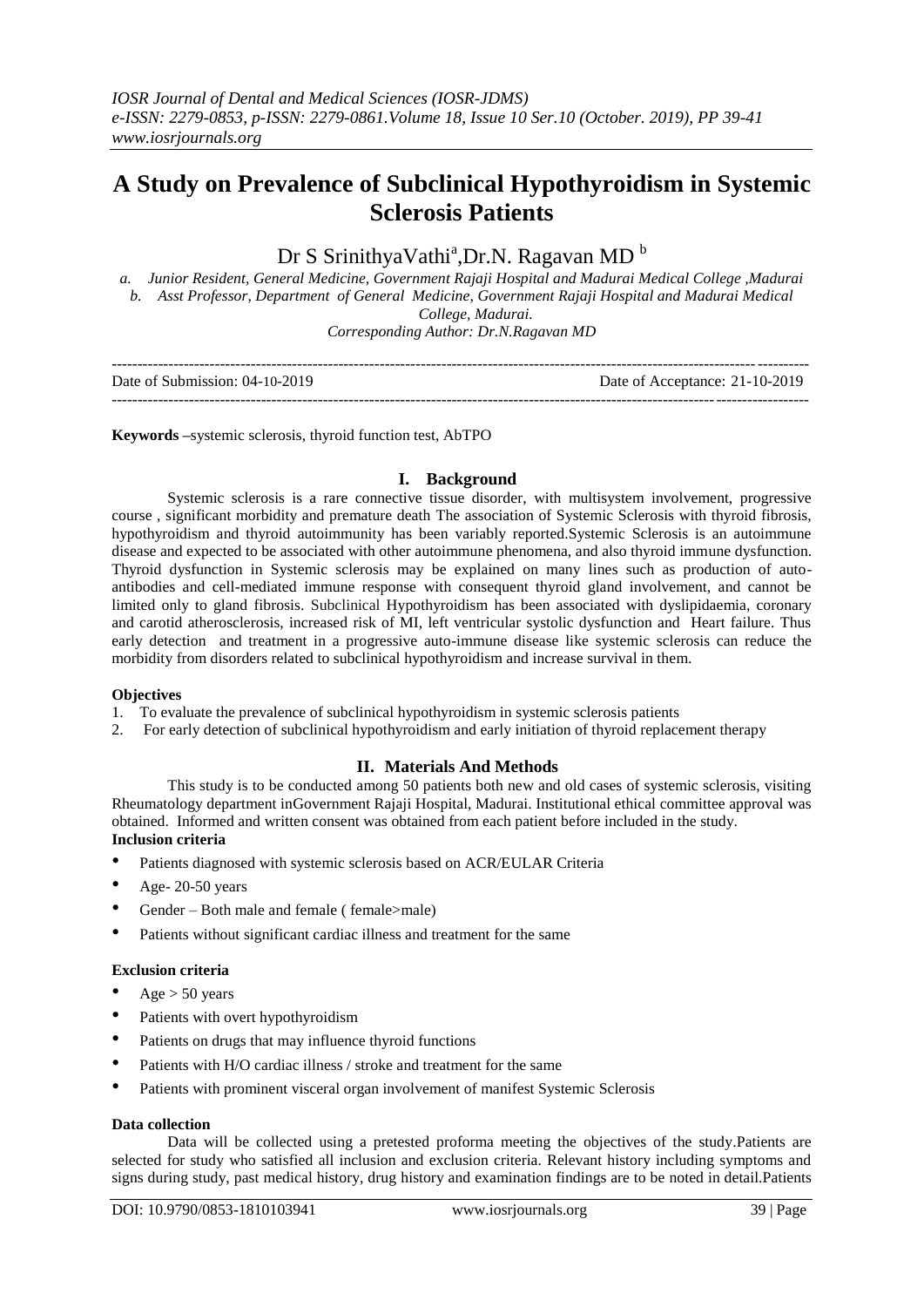in study group are tested for subclinical hypothyroidism in the presence of autoimmunity. The prevalence of subclinical hypothyroidism in diffuse systemic sclerosis and limited cutaneous systemic sclerosis, dyslipidemia, cardiac status of the study group based on ECG, ECHO are to be studied.

## **Laboratory investigations**:

- Complete blood count, includes TC, DC, Haemoglobin %, platelet count, ESR, PCV
- Renal function test, includes blood urea, serum creatinine.
- Serum total protein and Urine routine to find proteinuria
- Fasting lipid profile to document dyslipidemia
- Thyroid function tests including TSH, free T4, free T3, Anti-TPO antibody TFT methodology:
- Ultrasonogram of thyroid gland
- ECG and ECHO
- **DESIGN OF STUDY:**
- Cross sectional study
- **PERIOD OF STUDY:**
- 6 MONTHS
- **COLLABORATING DEPARTMENTS:**
- Department of Cardiology, Biochemistry,Endocrinology,Radiology
- **ETHICAL CLEARANCE**: Obtained
- **CONSENT**: Individual written and informed consent.
- ANALYSIS: The collected data will be entered in Microsoft Excel spreadsheet and analyzed using Statistical Package for Social Sciences (SPSS) version 17
- **CONFLICT OF INTEREST**: NIL
- **FINANCIAL SUPPORT**: SELF

## **III. Results**

|  |  | Table 12: comparison of autoimmunity and thyroid pattern in SSC patients |  |  |  |
|--|--|--------------------------------------------------------------------------|--|--|--|
|--|--|--------------------------------------------------------------------------|--|--|--|

|                 | $TSH > 5.5(\mu I U/ml)$ , normal T3,T4 | <b>Normal TFT</b> |
|-----------------|----------------------------------------|-------------------|
| AbTPO(>10IU/ml) |                                        |                   |
| AbTPO(<10IU/ml) |                                        |                   |
| Hypoechoic(yes) |                                        |                   |
| Hvpoechoic(no)  |                                        | 28                |

## **Comment:**

 Composite table on autoimmunity and USG thyroid findings with 6 of SCH and 5 of Euthyroid were AbTP



## THYROID VS TSH

.